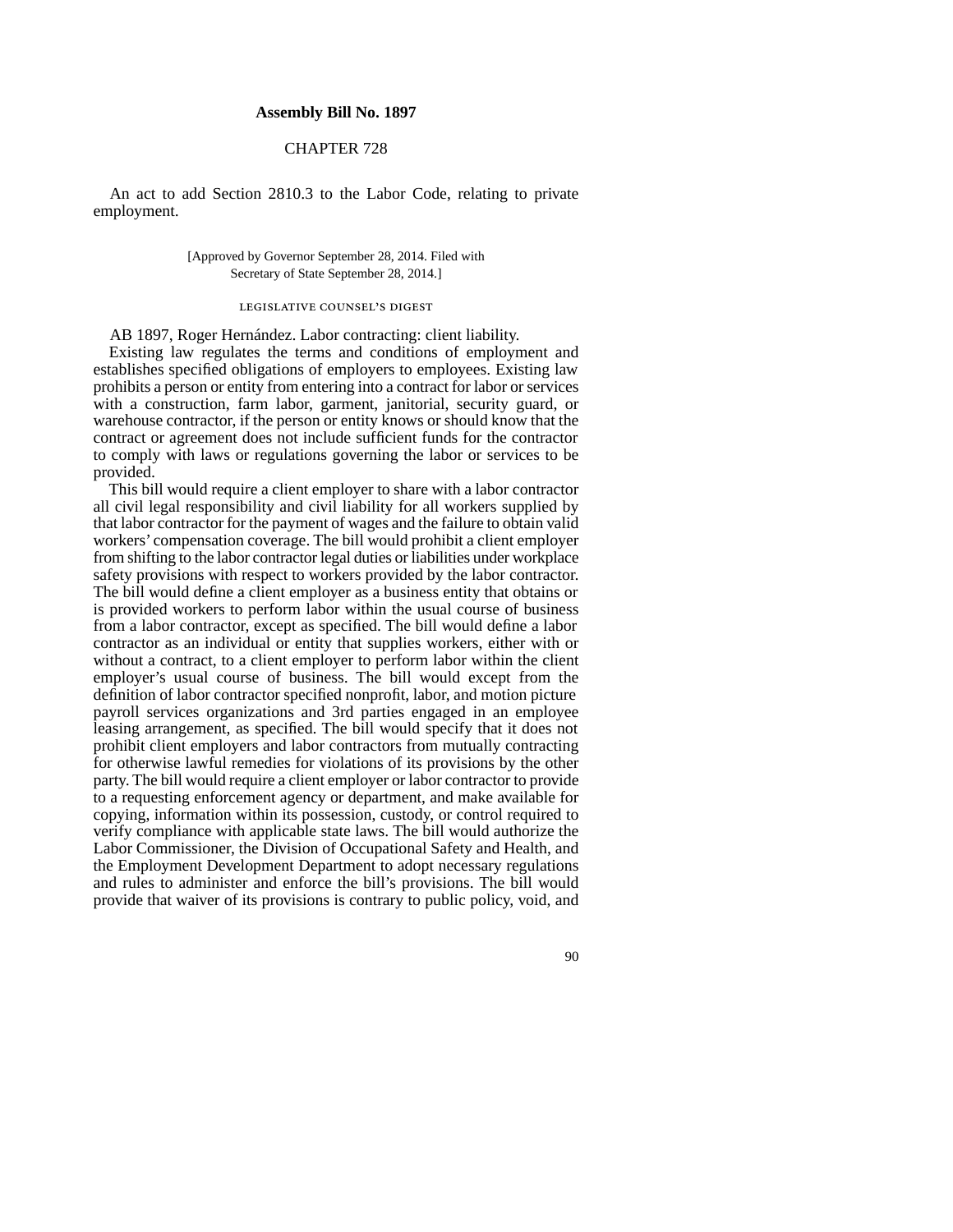unenforceable. The bill would prohibit its provisions from being interpreted to impose liability in specified circumstances.

*The people of the State of California do enact as follows:*

SECTION 1. Section 2810.3 is added to the Labor Code, to read:

2810.3. (a) As used in this section:

(1) (A) "Client employer" means a business entity, regardless of its form, that obtains or is provided workers to perform labor within its usual course of business from a labor contractor.

(B) "Client employer" does not include any of the following:

(i) A business entity with a workforce of less than 25 workers, including those hired directly by the client employer and those obtained from, or provided by, any labor contractor.

(ii) A business entity with five or fewer workers supplied by a labor contractor or labor contractors to the client employer at any given time.

(iii) The state or any political subdivision of the state, including any city, county, city and county, or special district.

(2) "Labor" has the same meaning provided by Section 200.

(3) "Labor contractor" means an individual or entity that supplies, either with or without a contract, a client employer with workers to perform labor within the client employer's usual course of business. "Labor contractor" does not include any of the following:

(A) A bona fide nonprofit, community-based organization that provides services to workers.

(B) A bona fide labor organization or apprenticeship program or hiring hall operated pursuant to a collective bargaining agreement.

(C) A motion picture payroll services company as defined in subparagraph (A) of paragraph (4) of subdivision (f) of Section 679 of the Unemployment Insurance Code.

(D) A third party who is a party to an employee leasing arrangement, as defined by Rule 4 of Section V of the California Workers' Compensation Experience Rating Plan-1995 (Section 2353.1 of Title 10 of the California Code of Regulations), as it read on January 1, 2014, except those arrangements described in subrule d of Rule 4 of Section V, if the employee leasing arrangement contractually obligates the client employer to assume all civil legal responsibility and civil liability under this act.

(4) "Wages" has the same meaning provided by Section 200 and all sums payable to an employee or the state based upon any failure to pay wages, as provided by law.

(5) "Worker" does not include an employee who is exempt from the payment of an overtime rate of compensation for executive, administrative, and professional employees pursuant to wage orders by the Industrial Welfare Commission described in Section 515.

90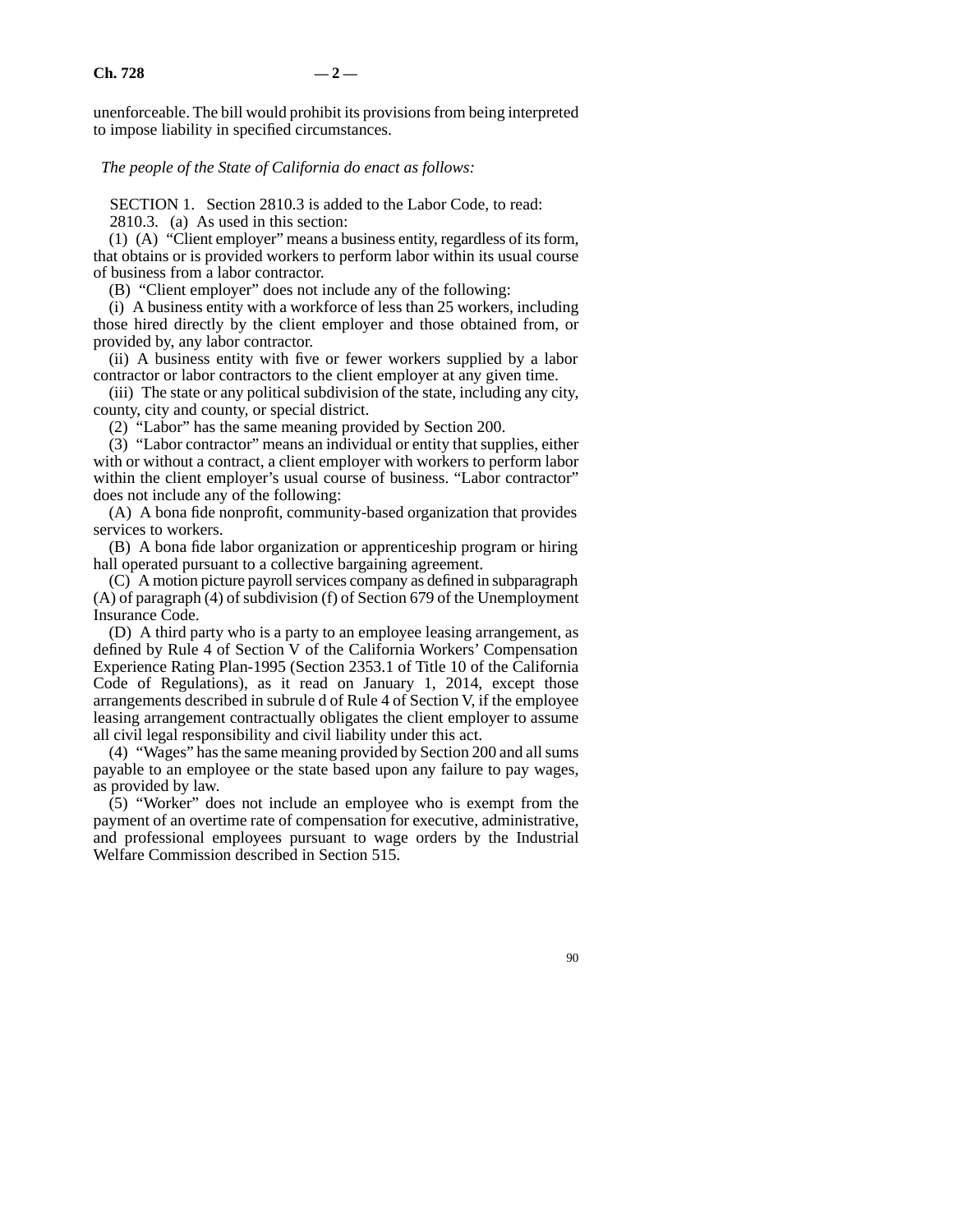(6) "Usual course of business" means the regular and customary work of a business, performed within or upon the premises or worksite of the client employer.

(b) A client employer shall share with a labor contractor all civil legal responsibility and civil liability for all workers supplied by that labor contractor for both of the following:

(1) The payment of wages.

(2) Failure to secure valid workers' compensation coverage as required by Section 3700.

(c) A client employer shall not shift to the labor contractor any legal duties or liabilities under the provisions of Division 5 (commencing with Section 6300) with respect to workers supplied by the labor contractor.

(d) At least 30 days prior to filing a civil action against a client employer for violations covered by this section, a worker or his or her representative shall notify the client employer of violations under subdivision (b).

(e) Neither the client employer nor the labor contractor may take any adverse action against any worker for providing notification of violations or filing a claim or civil action.

(f) The provisions of subdivisions (b) and (c) are in addition to, and shall be supplemental of, any other theories of liability or requirement established by statute or common law.

(g) This section does not prohibit a client employer from establishing, exercising, or enforcing by contract any otherwise lawful remedies against a labor contractor for liability created by acts of a labor contractor.

(h) This section does not prohibit a labor contractor from establishing, exercising, or enforcing by contract any otherwise lawful remedies against a client employer for liability created by acts of a client employer.

(i) Upon request by a state enforcement agency or department, a client employer or a labor contractor shall provide to the agency or department any information within its possession, custody, or control required to verify compliance with applicable state laws. Upon request, these records shall be made available promptly for inspection, and the state agency or department shall be permitted to copy them. This subdivision does not require the disclosure of information that is not otherwise required to be disclosed by employers upon request by a state enforcement agency or department.

(j) The Labor Commissioner may adopt regulations and rules of practice and procedure necessary to administer and enforce the provisions of subdivisions (b) and (i) that are under his or her jurisdiction.

(k) The Division of Occupational Safety and Health may adopt regulations and rules of practice and procedure necessary to administer and enforce the provisions of subdivisions (c) and (i) that are under its jurisdiction.

(*l*) The Employment Development Department may adopt regulations and rules of practice and procedure necessary to administer and enforce the provisions of subdivisions (b) and (i) that are under its jurisdiction.

(m) A waiver of this section is contrary to public policy, and is void and unenforceable.

90